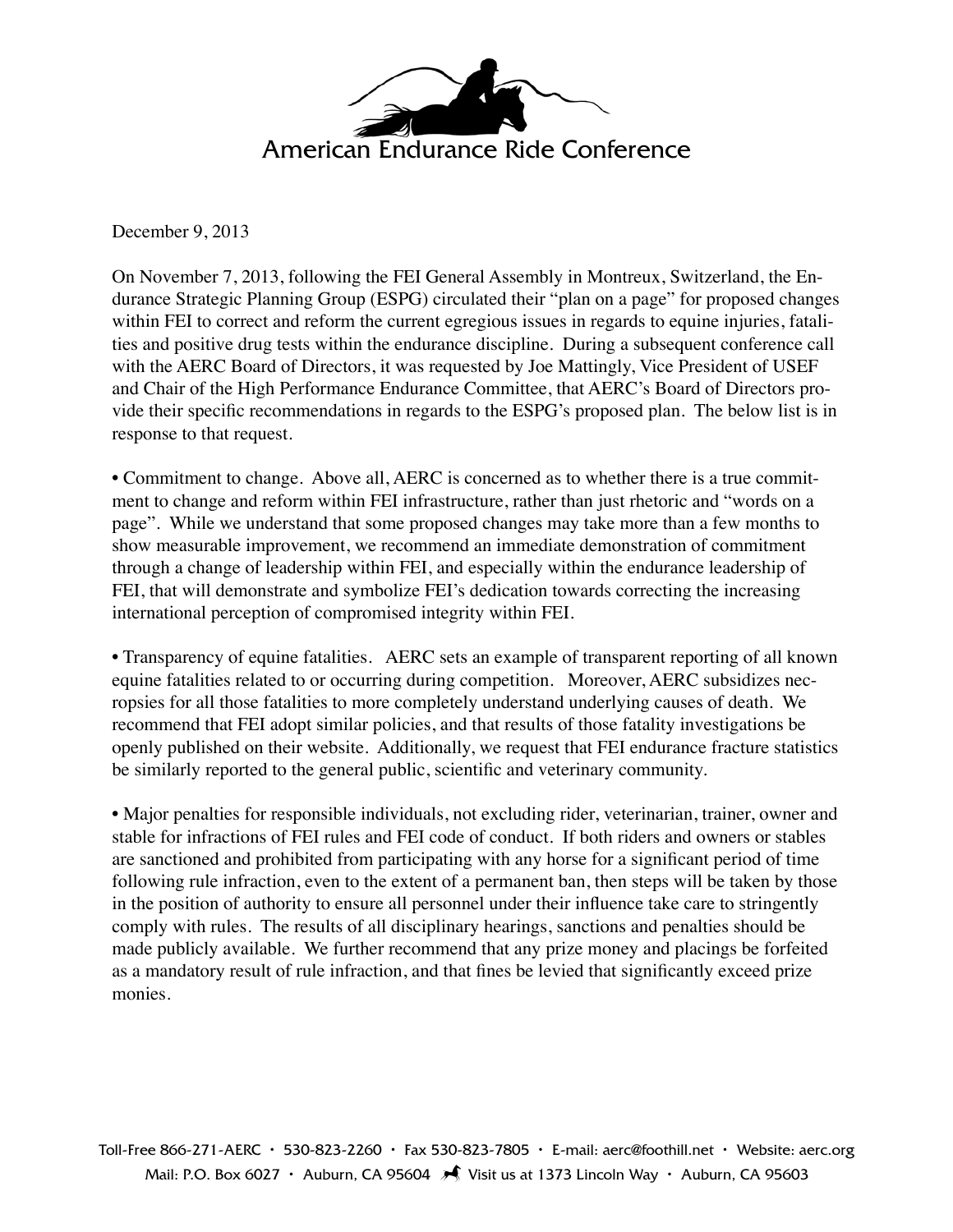

• Extensive drug testing at major competitions. We recommend increased and extensive drug testing at any FEI ride which is 2\* or above, as well as any FEI rides involving substantial prize money or awards.

• Limited competitors per team. We strongly recommend repealing the recent rule change that allows more horses per team, of which the results of only the top three are counted towards awards. This rule contradicts the commitment to equine welfare, as it promotes the ability to compete numerous horses as expendable commodities, rather than striving towards the goals of high completion rates amongst the entirety of the team. As such, we recommend that each team be limited to a maximum of four riders, of which the top three members will count towards a team score, and all four stand on the podium if medaling.

• Certificate of Capability. We recommend that time requirements to qualify for a COC be a reflection of the technicality of the individual course, as opposed to a set and immobile time for distance, regardless of terrain. We are concerned that in response to current requirements, FEI endurance racing has evolved to emphasize courses that are essentially extended flat track courses in order to maximize speed. This has resulted in an increase in the frequency and type of serious injuries to horses previously only associated with flat-track thoroughbred racing. We recommend that COC requirements be redirected to include and emphasize more technical courses, including the practices that allow successful and safe negotiation of difficult terrain.

• Disciplinary action. FEI officials are obligated to promptly investigate and respond to reported rule infractions occurring at events. Officials failing to do so will be severely sanctioned, suspended and/or otherwise removed from officiating duties and opportunities.

• Crewing from moving vehicles. Horses may not be assisted or accompanied in any manner during competition by one or more moving vehicles. Not only does this practice endanger all participants within the immediate area, but doing so also constitutes 'hazing' of the target horse to unfairly increase its speed. Crews violating this rule will result in the immediate disqualification of the horse and rider with which they are associated.

• Sponsorship Entities providing significant financial support to the event that constitute a conflict of interest may not be provided with special privileges or allowances as a result of their sponsorship. No VIP passes may be given that allow an unfair advantage to the associated team, or otherwise interferes with the assurance of a level playing field for all participants.